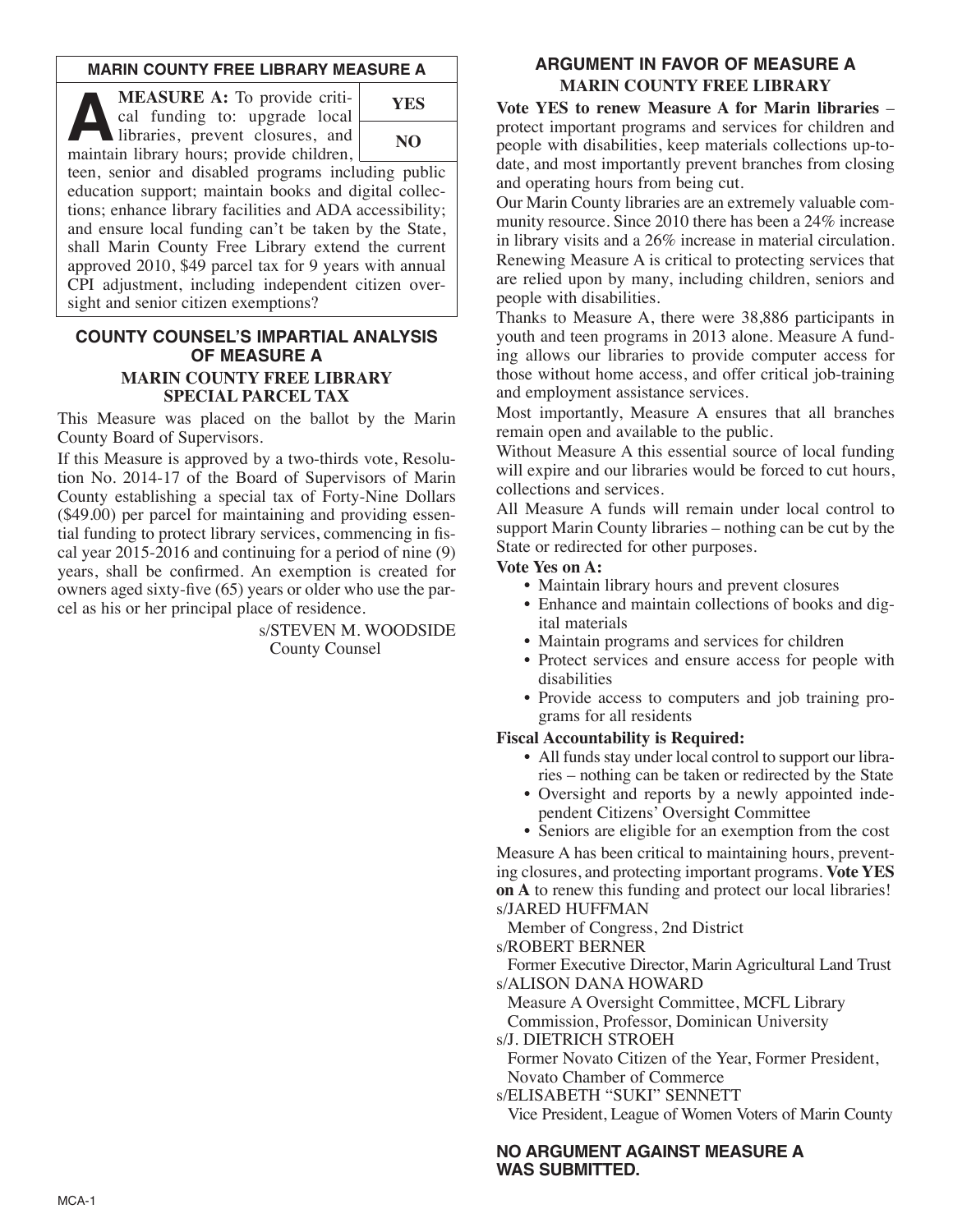## **FULL TEXT OF MEASURE A RESOLUTION NO. 2014-17 RESOLUTION OF THE MARIN COUNTY BOARD OF SUPERVISORS OF THE MARIN COUNTY FREE LIBRARY CALLING FOR AN ELECTION TO IMPOSE A SPECIAL TAX UPON PARCELS LOCATED WITHIN THE COUNTY OF MARIN FOR THE PURPOSE OF PROVIDING ESSENTIAL FUNDING TO PROTECT AND MAINTAIN LIBRARY SERVICES**

**WHEREAS,** the Board of Supervisors determines that it is the best interest of property owners within the County Free Library to place a levy on parcels in the Marin County Library to provide critical funding for library services and facilities for the residents of the District and to fund said services through imposition of a special tax; and

**WHEREAS,** pursuant to California Education Code Section 19173; California Government Code Sections 29100, et seq. and 50075, et seq., Revenue and Taxation Code Section 2151, et seq., and in compliance with California Constitution Article XIIIC, the Board of Supervisors is hereby authorized to adopt this resolution to establish and impose (subject to voter approval) a special tax upon all taxable real property located within the Marin County Free Library; and

**WHEREAS,** Marin County voters previously adopted a special tax for library services for the Marin County Free Library, for the fiscal years 2010-2011, which is set to expire in 2014-2015.

**WHEREAS,** the Board of Supervisors proposes to renew the special tax in the amounts specified below beginning fiscal year 2015-2016 and continuing through fiscal year 2023-2024; and

**WHEREAS,** the special tax continuing for a period of nine (9) years, if approved by the electorate, will not exceed the spending limit pursuant to California Constitution Article XIIIB; and

**WHEREAS,** the tax rate will increase annually commensurate with the annual percentage increase to the San Francisco-Oakland-San Jose Price Index for All Urban Consumers ("CPI"), not to exceed 3% annually, and

**WHEREAS,** the Board of Supervisors conducted a public hearing on February 25, 2014.

**NOW, THEREFORE, BE IT FURTHER RE-SOLVED** that the special tax established by this Resolution shall be submitted to the registered voters within the Marin County Free Library in the primary Election on June 3, 2014. The question submitted to the voters shall read substantially as follows:

To provide critical funding to: upgrade local libraries, prevent closures, and maintain library hours; provide children, teen, senior and disabled programs including public education support; maintain books and digital collections; enhance library facilities and ADA accessibility; and ensure local funding can't be taken by the State, shall Marin County Free Library extend the current approved 2010, \$49 parcel tax for 9 years with annual CPI adjustment, including independent citizen oversight and senior citizen exemptions?

**BE IT FURTHER RESOLVED** that the special tax is for the specific purpose of bringing libraries up-to-date, preventing library closures, maintaining library hours, preserving educational and job-seeking resources for lowincome residents and preventing staff lay-offs, maintaining collections of books, CDs, DVDs, digital materials and services; enhance ADA accessibility; and ensuring local funding that can't be taken by the State.

**BE IT FURTHER RESOLVED** that the proceeds for the special tax be applied only to the specific purposes stated above.

**BE IT FURTHER RESOLVED** that should the electorate approve the special tax, a special account will be created into which the special tax proceeds will be deposited.

**BE IT FURTHER RESOLVED** that the chief fiscal officer is hereby directed to prepare an annual report pursuant to Government Code Section 50075.3.

**BE IT FURTHER RESOLVED** that the Marin County Board of Supervisors will appoint an independent citizen oversight committee to ensure that the funds are spent as described above.

**BE IT FURTHER RESOLVED** that a "parcel" shall be defined as any parcel of land, developed or undeveloped, wholly or partially located within the District, for which the County Assessor of Marin County has assigned an assessor's identification number, provided, however, that any such parcels which are contiguous, held under the identical ownership, may, upon approval of an application of the owners and/or authorized designee thereof to the Director of County Library Services or his/her designee, be treated as a single parcel for purposes for this special tax.

**BE IT FURTHER RESOLVED** that any owner age sixty-five (65) years and over of a parcel used solely for owner-occupied single family residential purposes may obtain an exemption from the special tax upon approval of an application of such owner submitted to the Director of County Library Services or his/her designee.

**BE IT FURTHER RESOLVED** that parcels which are classified by County Assessor Use Codes 12, 13, 15, and 53-90 are exempt from this special tax.

**BE IT FURTHER RESOLVED** that pursuant to the provisions of Elections Code Section 1002, the Board of Supervisors of the Marin County Free Library authorizes and directs the Marin County Clerk/Registrar of Voters to render all services necessary for the conduct of the election. The costs of the ballot election shall be borne by the Marin County Free Library.

**BE IT RESOLVED** that the Marin County Tax Collector shall collect the special tax annually in the same manner and subject to the same penalties as County property taxes are collected. The County shall be entitled to deduct its reasonable costs incurred collecting the special tax before such tax is remitted to the Marin County Free Library.